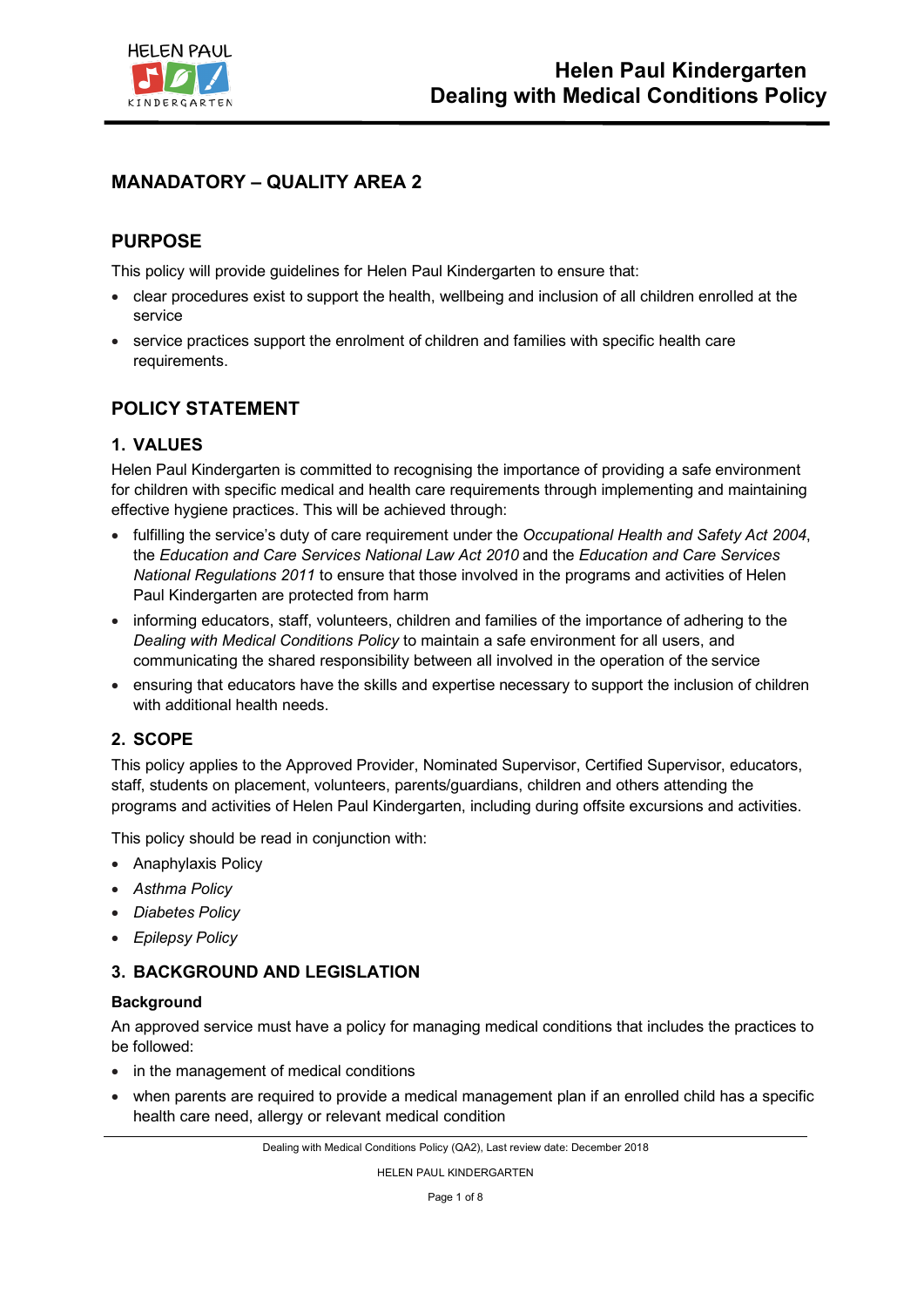

- when developing a risk minimisation plan in consultation with the child's parents/guardians
- when developing a communication plan for staff members and parents/guardians.

Staff members and volunteers must be informed about the practices to be followed. If a child enrolled at the service has a specific health care need, allergy or other relevant medical condition, parents/guardians must be provided with a copy of this and other relevant policies.

Medication and medical procedures can only be administered to a child:

- with written authorisation from the parent/guardian or a person named in the child's enrolment record as authorised to consent to administration of medication (Regulation 92(3)(b))
- with two adults in attendance, one of whom must be an educator. One adult will be responsible for the administration and the other adult will witness the procedure
- if the medication is in its original container bearing the child's name, dose and frequency of administration.

Refer to the *Administration of Medication Policy* for more information.

Staff may need additional information from a medical practitioner where the child requires:

- multiple medications simultaneously
- a specific medical procedure to be followed.

If a child with a chronic illness or medical condition that requires invasive clinical procedures or support is accepted by the service, it is vital that prior arrangements are negotiated with the parent/guardian, authorised nominees or appropriate health care workers to prepare for the event that the child will require a procedure while in attendance at the service. Parents/guardians and the service should liaise with either the child's medical practitioner or other appropriate service providers to establish such an arrangement. Arrangements must be formalised following enrolment and prior to the child commencing at the service.

#### *Self--administration by a child over preschool age*

Services who provide education and care to a child over preschool age (as defined in the *Education and Care Services National Regulations 2011*) may allow a child over preschool age to self--administer medication. The Approved Provider must consider their duty of care when determining under what circumstances such permission would be granted:

- Where a child over preschool age can self-administer medication/medical procedures, written permission must be provided by the child's parent/guardian.
- Parents/guardians will provide written details of the medical information and administration protocols from the child's medical/specialist medical practitioner(s).
- The self--administration of medication or medical procedures by children over preschool age will be undertaken only under the supervision of a staff member with current approved first aid qualifications.

#### **Legislation and standards**

Relevant legislation and standards include but are not limited to:

- *Education and Care Services National Law Act 2010*: Section 173
- *Education and Care Services National Regulations 2011*: Regulations 90, 91, 96
- *Health Records Act 2001* (Vic)
- *National Quality Standard*, Quality Area 2: Children's Health and Safety
	- -- Standard 2.1: Each child's health is promoted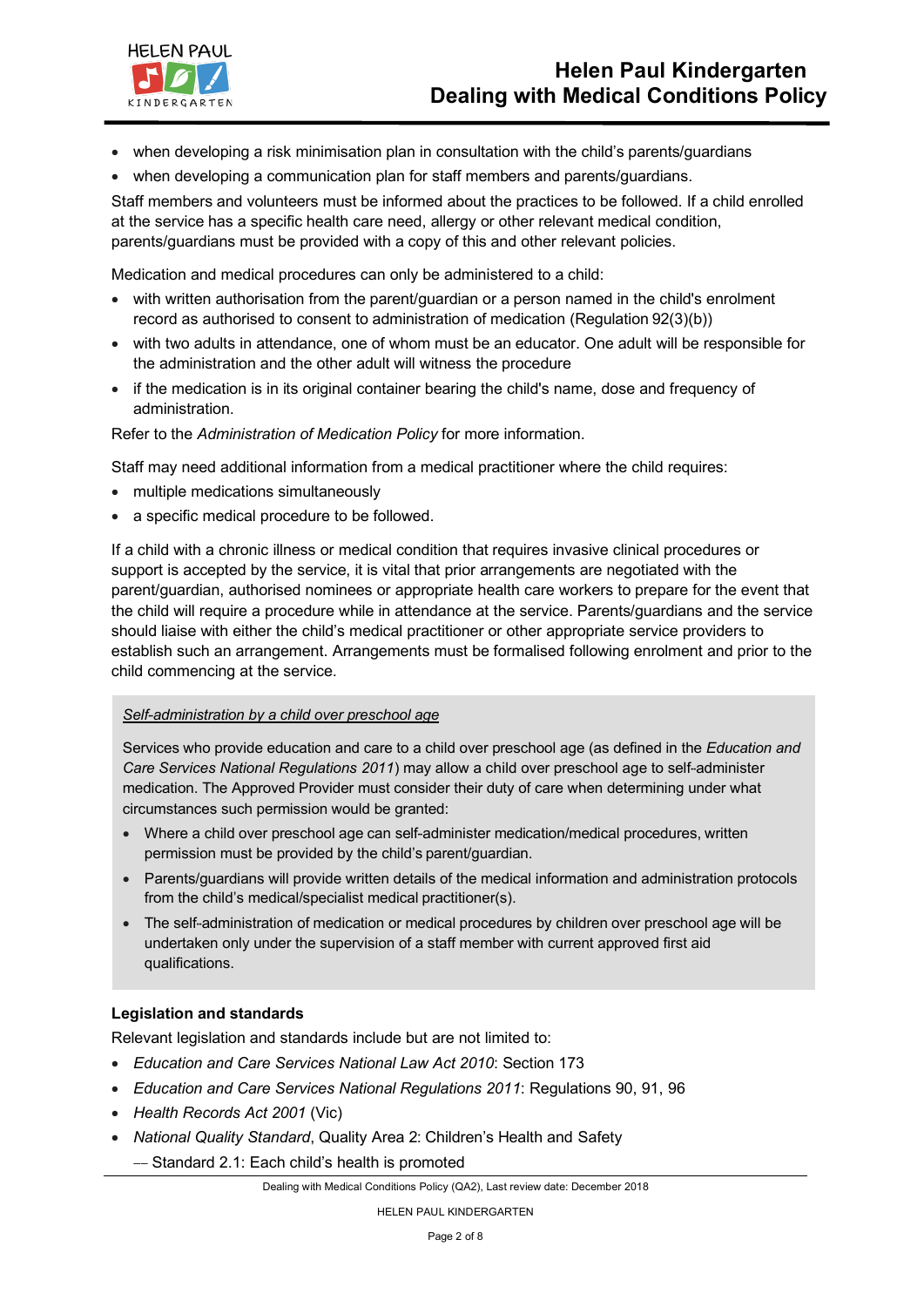- -- Element 2.1.1: Each child's health needs are supported
- -- Element 2.3.2: Every reasonable precaution is taken to protect children from harm and any hazard likely to cause injury
- *National Quality Standard*, Quality Area 7: Leadership and Service Management
	- -- Standard 7.1: Effective leadership promotes a positive organisational culture and builds a professional learning community
		- -- Element 7.1.2: The induction of educators, co--ordinators and staff members is comprehensive
- *Occupational Health and Safety Act 2004* (Vic)
- *Public Health and Wellbeing Act 2008* (Vic)
- *Public Health and Wellbeing Regulations 2009* (Vic)

The most current amendments to listed legislation can be found at:

- Victorian Legislation Victorian Law Today: http://www.legislation.vic.gov.au/
- Commonwealth Legislation ComLaw: http://www.comlaw.gov.au/

#### **4. DEFINITIONS**

**HELEN PAUL** 

KINDERGARTEN

The terms defined in this section relate specifically to this policy. For commonly used terms e.g. Approved Provider, Nominated Supervisor, Regulatory Authority etc. refer to the *General Definitions*  section of this manual.

*AV How to Call Card***:** A card that the service has completed containing all the information that Ambulance Victoria will request when phoned. A sample card can be downloaded from: http://www.ambulance.vic.gov.au/Education/Calling--Triple--0.html

**Communication plan:** A plan that forms part of the policy and outlines how the service will communicate with parents/guardians and staff in relation to the policy. The communication plan also describes how parents/guardians and staff will be informed about risk minimisation plans and emergency procedures to be followed when a child diagnosed as at risk of any medical condition such as anaphylaxis is enrolled at the service.

**Hygiene:** The principle of maintaining health and the practices put in place to achieve this.

**Medical condition:** In accordance with the *Education and Care Services National Regulations 2011*, the term medical condition includes asthma, diabetes or a diagnosis that a child is at risk of anaphylaxis, and the management of such conditions.

**Medical management plan:** A document that has been prepared and signed by a doctor that describes symptoms, causes, clear instructions on action and treatment for the child's specific medical condition, and includes the child's name and a photograph of the child. An example of this is the Australasian Society of Clinical Immunology and Allergy (ASCIA) Action Plan.

**Risk minimisation:** The implementation of a range of strategies to reduce the risk of an adverse affect from the mismanagement of a specific medical condition at the service.

**Risk minimisation plan:** A service--specific plan that details each child's medical condition, and identifies the risks of the medical condition and practical strategies to minimise those risks, and who is responsible for implementing the strategies. The risk minimisation plan should be developed by families of children with specific medical conditions that require medical management plans, in consultation with staff at the service upon enrolment or diagnosis of the condition.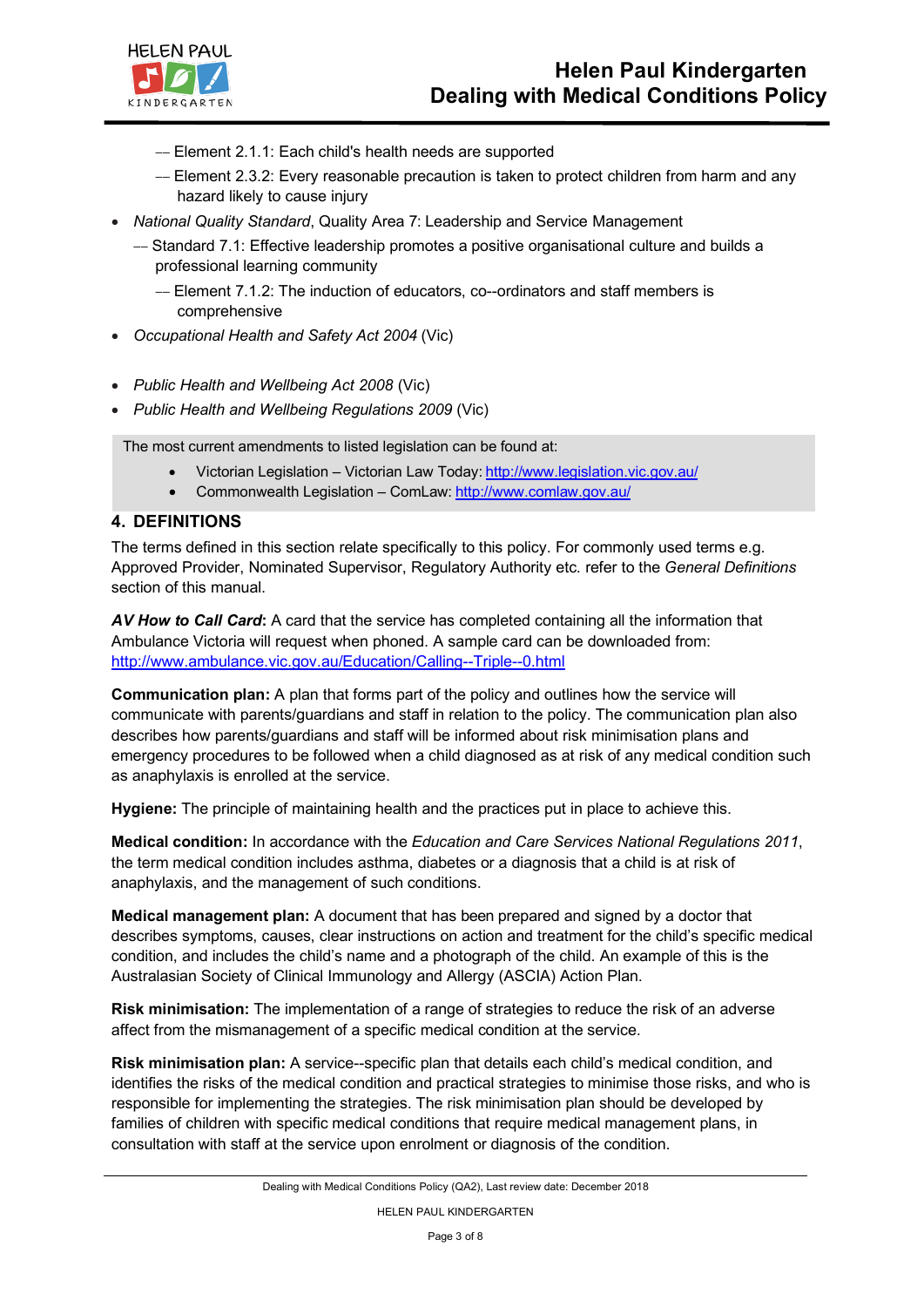

**5. SOURCES AND RELATED POLICIES**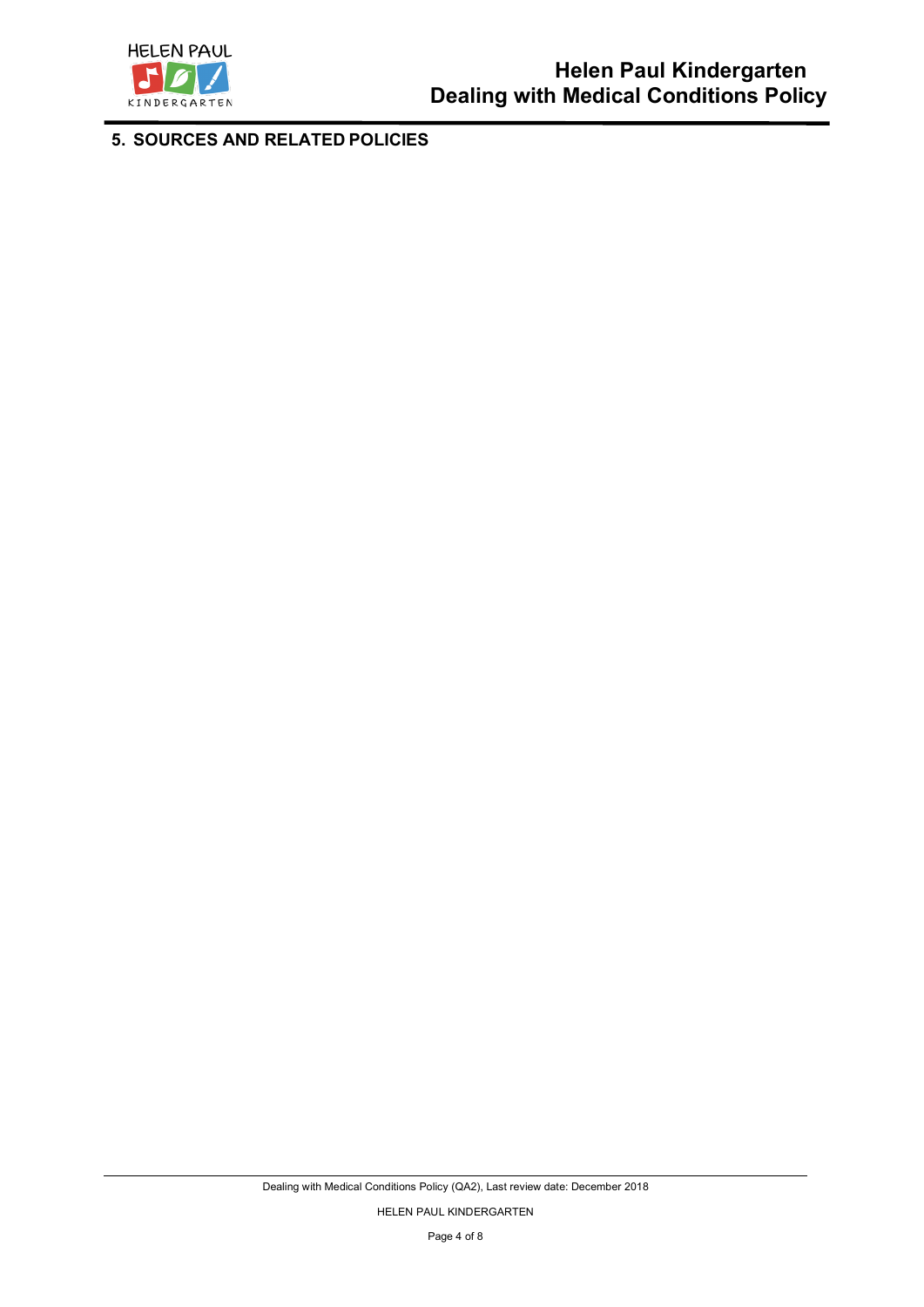

#### **Sources**

• Staying Healthy: Preventing infectious diseases in early childhood education and care services (5<sup>th</sup>) edition, 2013) National Health and Medical Research Council: http://www.nhmrc.gov.au/guidelines/publications/ch55

*Guide to the Education and Care Services National Law and the Education and Care Services National Regulations 2011, p 62:* www.acecqa.gov.au

#### **Service policies**

- *Administration of First Aid Policy*
- *Administration of Medication Policy*
- *Anaphylaxis Policy*
- *Asthma Policy*
- *Dealing with Infectious Diseases Policy*
- *Diabetes Policy*
- *Epilepsy Policy*
- *Incident, Injury, Trauma and Illness Policy*
- *Privacy and Confidentiality Policy*
- *Supervision of Children Policy*

## **PROCEDURES**

#### **The Approved Provider is responsible for:**

- ensuring that all staff and volunteers are provided with a copy of this policy and have a clear understanding of the procedures and practices outlined within
- developing and implementing a communication plan and encouraging ongoing communication between parents/guardians and staff regarding the current status of the child's specific health care need, allergy or other relevant medical condition, this policy and its implementation
- ensuring educators/staff receive regular training in managing the specific health care needs of children at the service including asthma, anaphylaxis, diabetes, epilepsy and other medical conditions. This includes training in the management of specific procedures that are required to be carried out for the child's wellbeing
- ensuring at least one educator/staff member who has current accredited training in emergency management requirements for specific medical conditions is in attendance and immediately available at all times that children are being educated and cared for by the service
- establishing robust induction procedures that include the provision of information regarding the implementation of the practices outlined in this policy
- ensuring families and educators/staff understand and acknowledge each other's responsibilities under these guidelines
- ensuring families provide information on their child's health, medications, allergies, their medical practitioner's name, address and phone number, emergency contact names and phone numbers, and a medical management plan signed by their medical practitioner, following enrolment and prior to the child commencing at the service
- ensuring that a risk minimisation plan is developed for each child with specific medical conditions on enrolment or upon diagnosis, and that the plan is reviewed at least annually
- ensuring that parents/guardians who are enrolling a child with specific health care needs are provided with a copy of this and other relevant service policies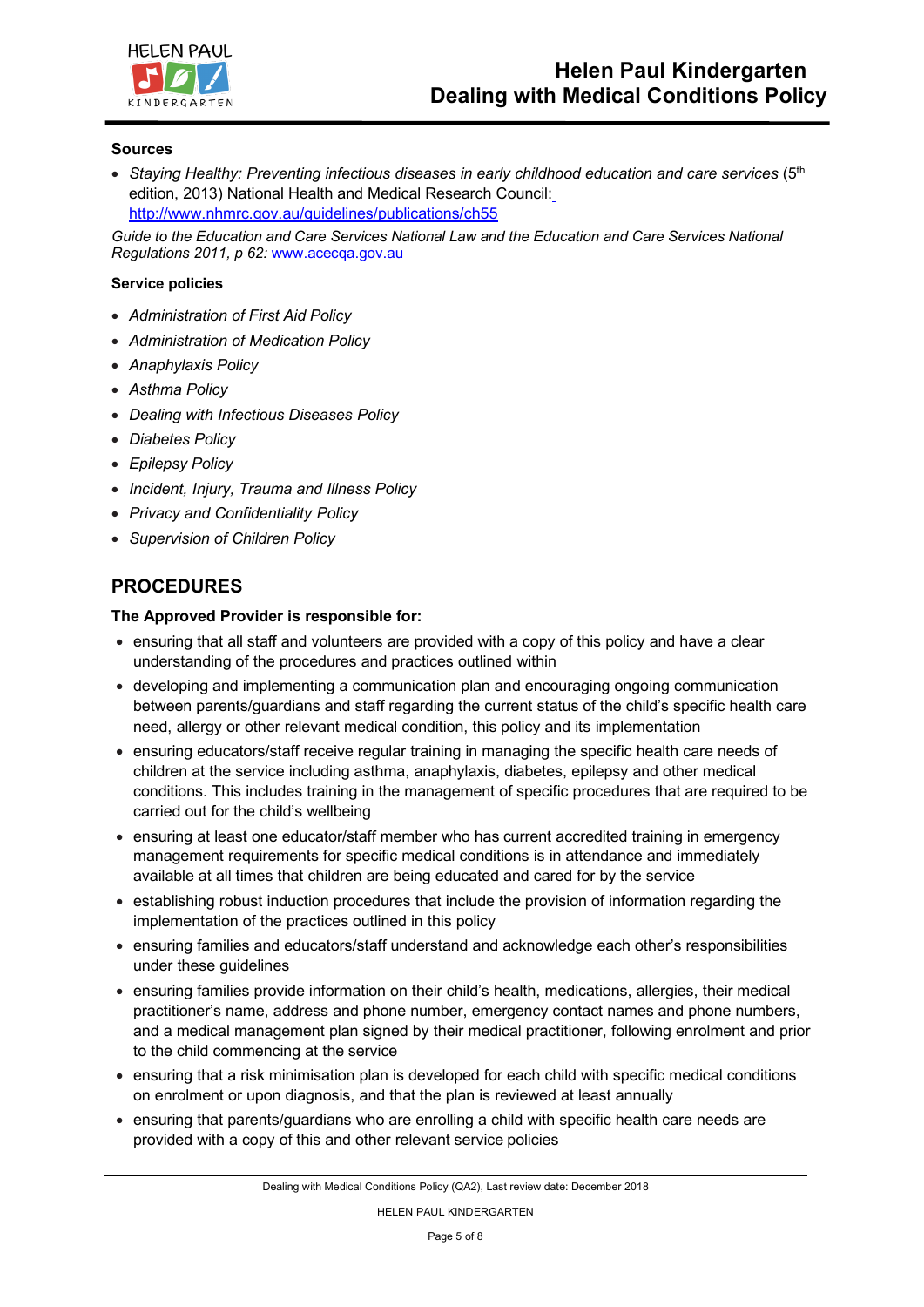

• following appropriate reporting procedures set out in the *Incident, Injury, Trauma and Illness Policy*  in the event that a child is ill, or is involved in a medical emergency or an incident at the service that results in injury or trauma.

### **The Nominated Supervisor is responsible for:**

- implementing this policy at the service and ensuring that all educators/staff follow the policy and procedures set out within
- informing the Approved Provider of any issues that impact on the implementation of this policy
- ensuring that the *AV How to Call Card* (refer to *Definitions*) is displayed near all telephones
- identifying specific training needs of educators/staff who work with children diagnosed with a medical condition, and ensuring, in consultation with the Approved Provider, that educators/staff access appropriate training
- ensuring children do not swap or share food, food utensils or food containers
- ensuring food preparation, food service and relief staff are informed of children and staff who have specific medical conditions or food allergies, the type of condition or allergies they have, and the service's procedures for dealing with emergencies involving allergies and anaphylaxis
- ensuring a copy of the child's medical management plan is visible and known to staff in the service. Prior to displaying the medical management plan, the Nominated Supervisor must explain to parents/guardians the need to display the plan for the purpose of the child's safety and obtain their consent (refer to *Privacy and Confidentiality Policy*)
- ensuring educators and other staff follow each child's risk minimisation plan and medical management plan
- ensuring opportunities for a child to participate in any activity, exercise or excursion that is appropriate and in accordance with their risk minimisation plan
- providing information to the community about resources and support for managing specific medical conditions while respecting the privacy of families enrolled at the service
- administering medications as required, in accordance with the procedures outlined in the *Administration of Medication Policy*
- maintaining ongoing communication between educators/staff and parents/guardians in accordance with the strategies identified in the communication plan, to ensure current information is shared about specific medical conditions within the service.

#### **Certified Supervisors and other educators are responsible for:**

- ensuring that children do not swap or share food, food utensils or food containers
- communicating any relevant information provided by parents/guardians regarding their child's medical condition to the Nominated Supervisor to ensure all information held by the service is current
- undertaking relevant training to assist with the management of specific medical conditions of children at the service
- being aware of individual requirements of children with specific medical conditions and following their risk minimisation plan and medical management plan
- monitoring signs and symptoms of specific medical conditions and communicating any concerns to the Nominated Supervisor
- adequately supervising all children, including those with specific medical conditions
- informing the Nominated Supervisor of any issues that impact on the implementation of this policy.

#### **Parents/guardians are responsible for:**

• informing the service of their child's medical conditions, if any, and informing the service of any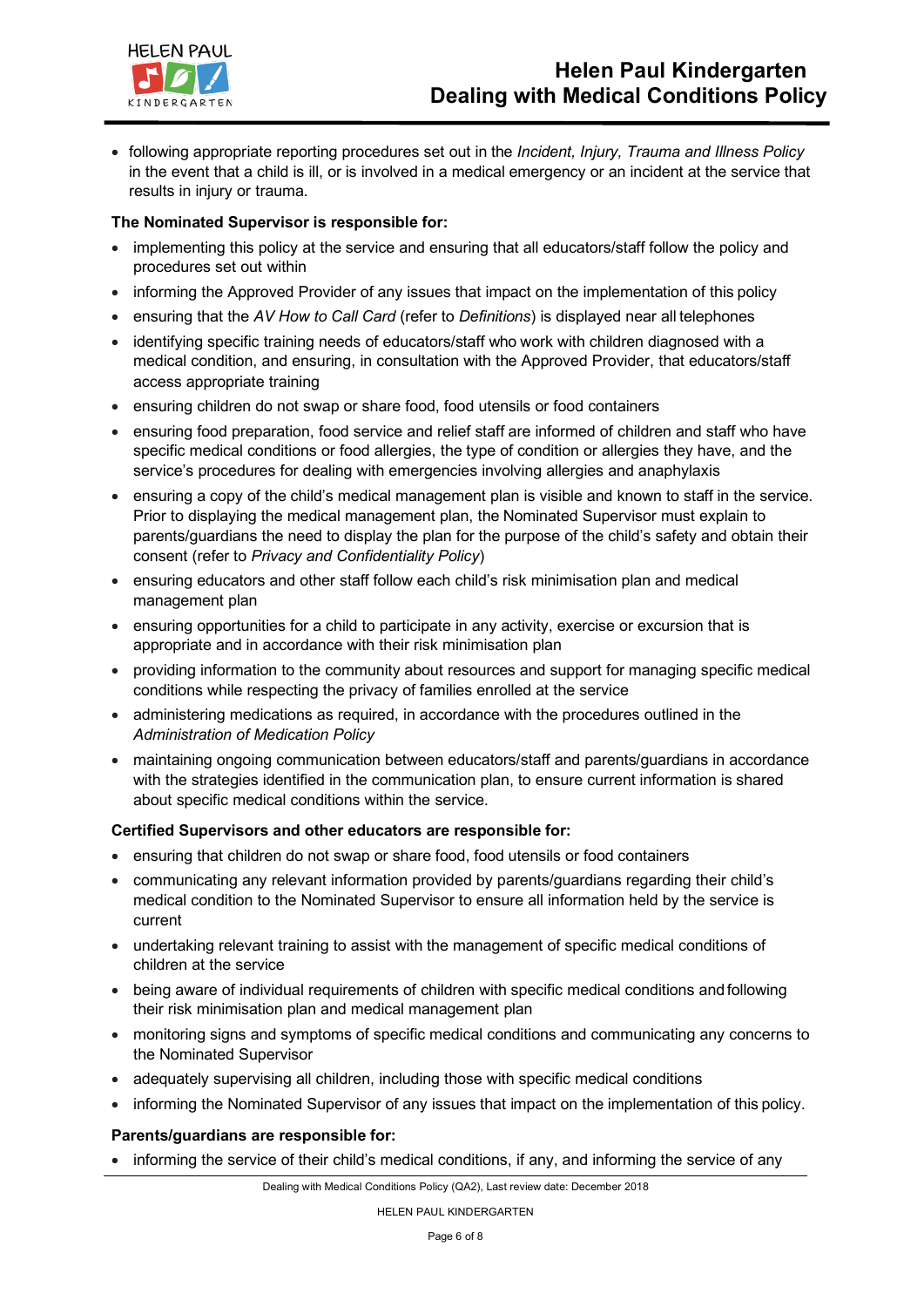

specific requirements that their child may have in relation to their medical condition